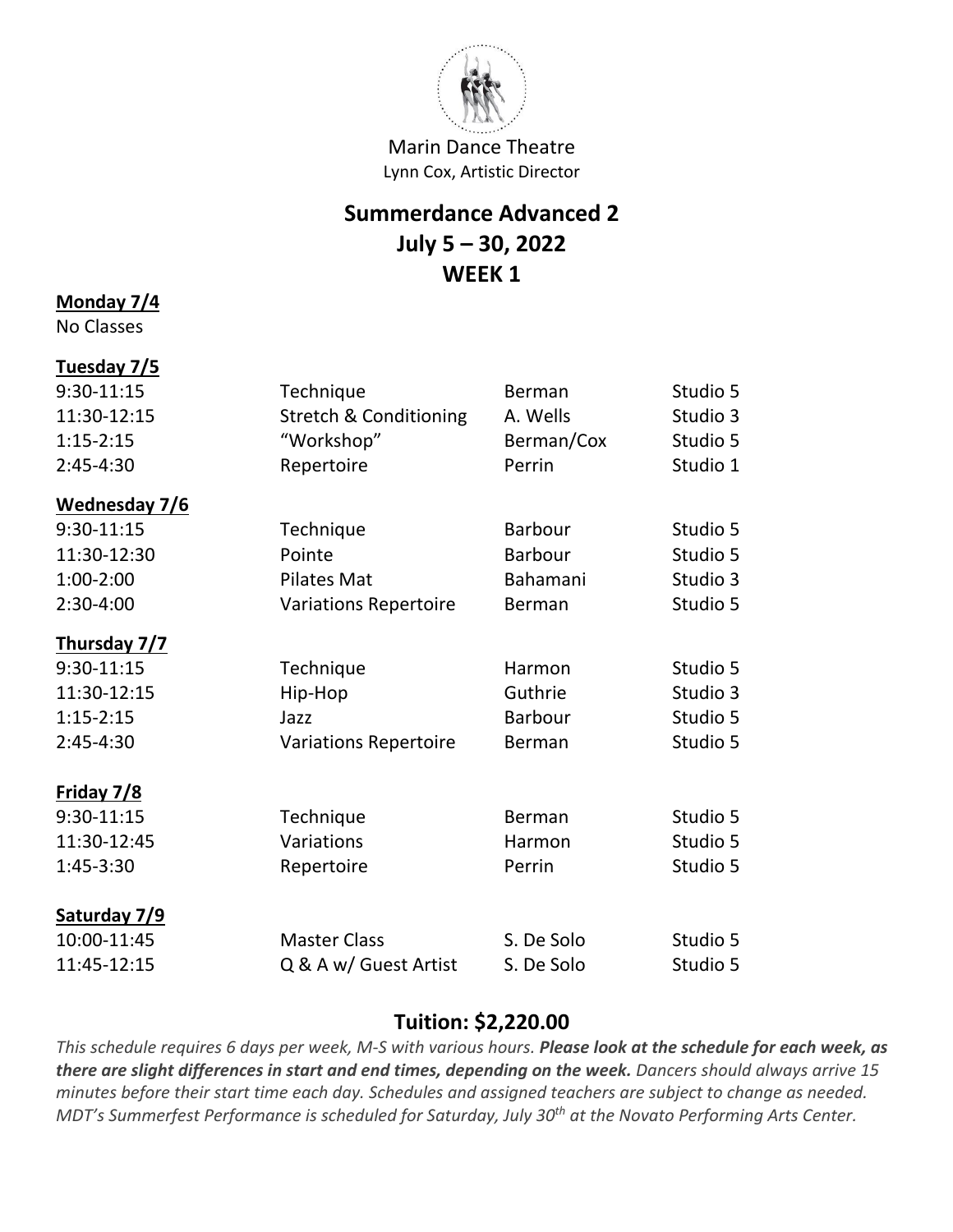

# **Summerdance Advanced 2 July 5 – 30, 2022 WEEK 2**

| Monday 7/11        |                                   |                |          |
|--------------------|-----------------------------------|----------------|----------|
| 9:30-11:15         | Technique                         | Vilanoba       | Studio 5 |
| 11:30-12:30        | Pointe                            | Vilanoba       | Studio 5 |
| $1:00-2:00$        | <b>Pilates Mat</b>                | Bahamani       | Studio 3 |
| 2:30-3:45          | Repertoire                        | Perrin         | Studio 5 |
| Tuesday 7/12       |                                   |                |          |
| 9:30-11:15         | Technique                         | Berman         | Studio 5 |
| 11:30-12:15        | <b>Cross Training</b>             | <b>Bassing</b> | Studio 3 |
| $1:15-2:15$        | Jazz                              | <b>Barbour</b> | Studio 5 |
| $2:45-4:30$        | Repertoire                        | Perrin         | Studio 1 |
| Wednesday 7/13     |                                   |                |          |
| 9:30-11:15         | Technique                         | Cox            | Studio 5 |
| 11:30-12:30        | Pointe                            | <b>Barbour</b> | Studio 5 |
| $1:00-2:00$        | <b>Stretch &amp; Conditioning</b> | <b>Barbour</b> | Studio 3 |
| 2:30-4:00          | Repertoire                        | Perrin         | Studio 5 |
| Thursday 7/14      |                                   |                |          |
| 9:30-11:15         | Technique                         | Harmon         | Studio 5 |
| 11:30-12:15        | <b>Cross Training</b>             | <b>Bassing</b> | Studio 3 |
| $1:15-2:15$        | Jazz                              | <b>Barbour</b> | Studio 5 |
| $2:45-4:30$        | <b>Variations Repertoire</b>      | Berman         | Studio 5 |
| <b>Friday 7/15</b> |                                   |                |          |
| 9:30-11:15         | Technique                         | Berman         | Studio 5 |
| 11:30-12:45        | Variations                        | Harmon         | Studio 5 |
| 1:45-3:30          | Repertoire                        | Perrin         | Studio 5 |
| Saturday 7/16      |                                   |                |          |
| 10:00-11:45        | <b>Master Class</b>               | J. Castilla    | Studio 5 |
| 11:45-12:15        | Q & A w/ Guest Artist             | J. Castilla    | Studio 5 |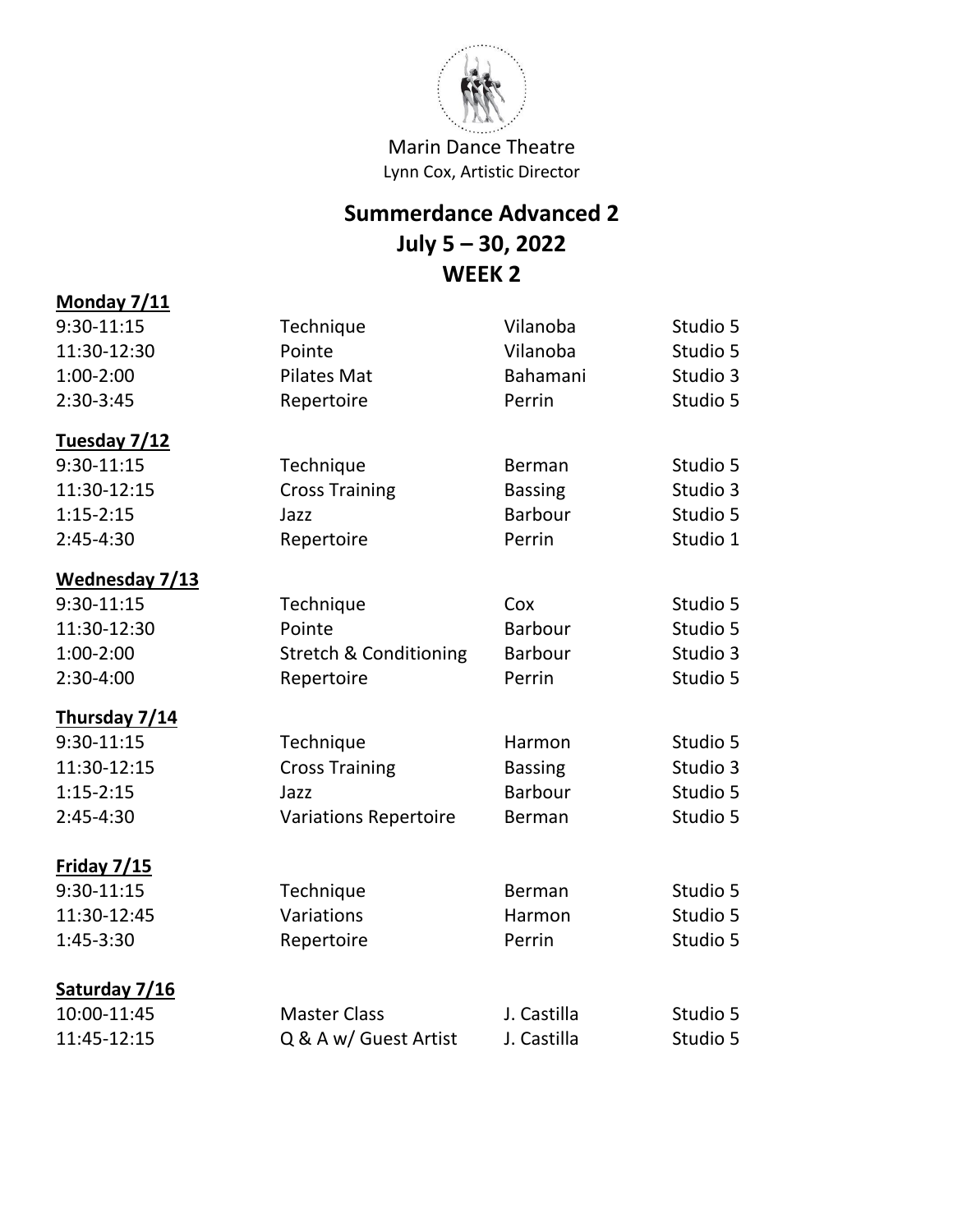

# **Summerdance Advanced 2 July 5 – 30, 2022 WEEK 3**

| Monday 7/18           |                                   |                |          |
|-----------------------|-----------------------------------|----------------|----------|
| 9:30-11:15            | Technique                         | Vilanoba       | Studio 5 |
| 11:30-12:30           | Pointe                            | Vilanoba       | Studio 5 |
| $1:00-2:00$           | <b>Pilates Mat</b>                | Bahamani       | Studio 3 |
| 2:30-5:30             | Contemporary Repertoire M. Wells  |                | Studio 5 |
| Tuesday 7/19          |                                   |                |          |
| $9:30-11:15$          | Technique                         | Berman         | Studio 5 |
| 11:30-12:15           | <b>Stretch &amp; Conditioning</b> | A. Wells       | Studio 3 |
| $1:15 - 2:15$         | Jazz                              | <b>Barbour</b> | Studio 5 |
| 2:30-4:30             | Contemporary Repertoire M. Wells  |                | Studio 5 |
| <b>Wednesday 7/20</b> |                                   |                |          |
| 9:30-11:15            | Technique                         | Perrin         | Studio 5 |
| 11:30-12:30           | Pointe                            | <b>Barbour</b> | Studio 5 |
| $1:00-2:00$           | <b>Cross Training</b>             | <b>Barbour</b> | Studio 3 |
| 2:30-5:30             | <b>Contemporary Repertoire</b>    | M. Wells       | Studio 5 |
| Thursday 7/21         |                                   |                |          |
| 9:30-11:15            | Technique                         | Berman         | Studio 5 |
| 11:30-12:15           | Hip-Hop                           | Guthrie        | Studio 3 |
| $1:15-2:15$           | Jazz                              | <b>Barbour</b> | Studio 5 |
| 2:30-4:30             | <b>Contemporary Repertoire</b>    | M. Wells       | Studio 5 |
| <b>Friday 7/22</b>    |                                   |                |          |
| 9:30-11:15            | Technique                         | <b>Berman</b>  | Studio 5 |
| 11:30-12:45           | Variations                        | Harmon         | Studio 5 |
| 1:45-3:30             | Repertoire                        | Perrin         | Studio 5 |
| Saturday 7/23         |                                   |                |          |
| 10:00-11:45           | <b>Master Class</b>               | T. Le Blanc    | Studio 5 |
| 11:45-12:15           | Q & A w/ Guest Artist             | T. Le Blanc    | Studio 5 |